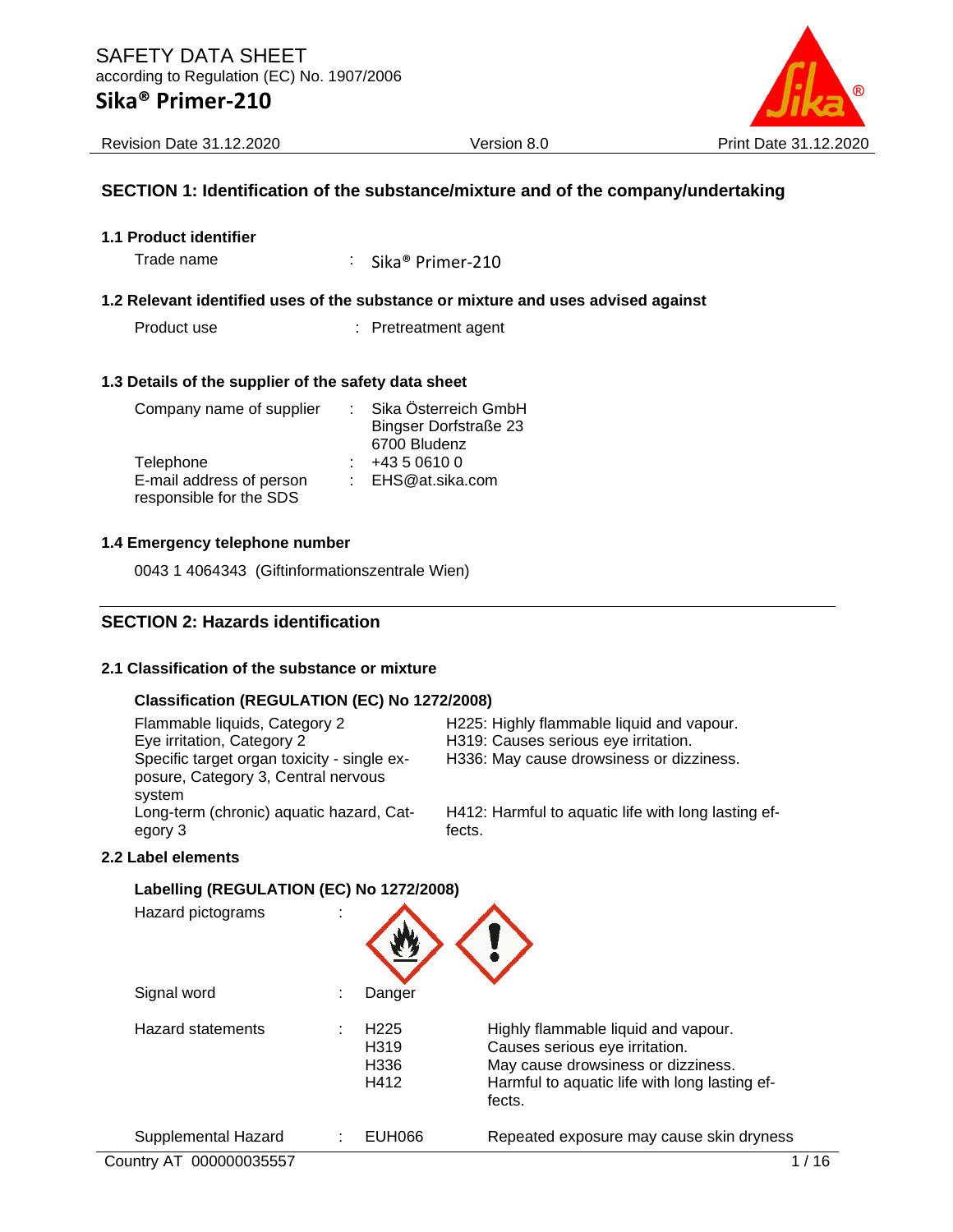## **Sika® Primer-210**



| Revision Date 31.12.2020 |                    | Version 8.0                                                                                               | Print Date 31.12.2020 |
|--------------------------|--------------------|-----------------------------------------------------------------------------------------------------------|-----------------------|
| <b>Statements</b>        |                    | or cracking.                                                                                              |                       |
| Precautionary statements | <b>Prevention:</b> |                                                                                                           |                       |
|                          | P <sub>210</sub>   | Keep away from heat, hot surfaces, sparks,<br>open flames and other ignition sources. No<br>smoking.      |                       |
|                          | P <sub>2</sub> 33  | Keep container tightly closed.                                                                            |                       |
|                          | P <sub>261</sub>   | Avoid breathing dust/ fume/ gas/ mist/ va-<br>pours/ spray.                                               |                       |
|                          | P273               | Avoid release to the environment.                                                                         |                       |
|                          | P <sub>280</sub>   | Wear protective gloves/ protective clothing/<br>eye protection/ face protection/ hearing pro-<br>tection. |                       |
|                          | <b>Response:</b>   |                                                                                                           |                       |
|                          | P370 + P378        | In case of fire: Use dry sand, dry chemical or<br>alcohol-resistant foam to extinguish.                   |                       |
|                          |                    |                                                                                                           |                       |

### **Hazardous components which must be listed on the label:**

ethyl acetate

### **Additional Labelling**

EUH208 Contains dibutyltin dilaurate. May produce an allergic reaction.

### **2.3 Other hazards**

This substance/mixture contains no components considered to be either persistent, bioaccumulative and toxic (PBT), or very persistent and very bioaccumulative (vPvB) at levels of 0.1% or higher.

### **SECTION 3: Composition/information on ingredients**

#### **3.2 Mixtures**

#### **Components**

| Chemical name | CAS-No.             | Classification | Concentration |
|---------------|---------------------|----------------|---------------|
|               | 'EC-No.             |                | (% w/w)       |
|               | Registration number |                |               |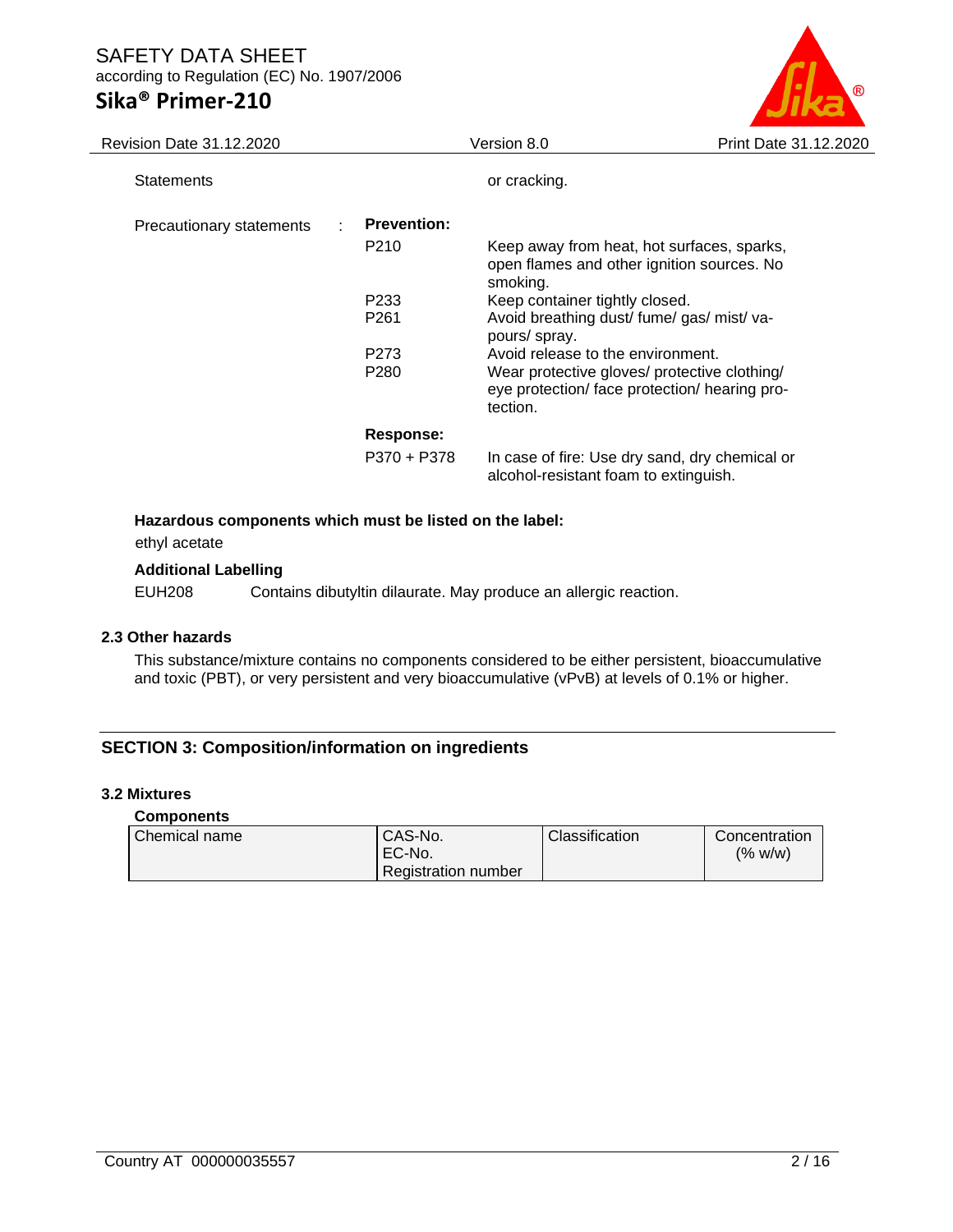## **Sika® Primer-210**



| Revision Date 31.12.2020                    |                                                            | Version 8.0                                                                                                                                                                                                                                                                          |                 |  |  |
|---------------------------------------------|------------------------------------------------------------|--------------------------------------------------------------------------------------------------------------------------------------------------------------------------------------------------------------------------------------------------------------------------------------|-----------------|--|--|
| ethyl acetate                               | 141-78-6<br>205-500-4<br>01-2119475103-46-<br><b>XXXX</b>  | Flam. Liq. 2; H225<br>Eye Irrit. 2; H319<br>STOT SE 3; H336<br><b>EUH066</b>                                                                                                                                                                                                         | $>= 40 - 60$    |  |  |
| xylene<br>Contains:<br>ethylbenzene <= 25 % | 1330-20-7<br>215-535-7<br>01-2119488216-32-<br><b>XXXX</b> | Flam. Liq. 3; H226<br>Acute Tox. 4; H332<br>Acute Tox. 4; H312<br>Skin Irrit. 2; H315<br>Eye Irrit. 2; H319<br>STOT SE 3; H335<br>(Respiratory system)<br><b>STOT RE 2; H373</b><br>Asp. Tox. 1; H304                                                                                | $>= 5 - < 10$   |  |  |
| methanol                                    | 67-56-1<br>200-659-6<br>01-2119433307-44-<br><b>XXXX</b>   | <b>STOT SE 1; H370</b><br>Flam. Liq. 2; H225<br>Acute Tox. 3; H301<br>Acute Tox. 3; H331<br>Acute Tox. 3; H311<br>STOT SE 1; H370<br>specific concentration<br>limit<br><b>STOT SE 1; H370</b><br>$>= 10 %$<br>STOT SE 2; H371<br>$3 - 10\%$<br>Repr. 1B; H360<br>$>= 3%$            | < 1             |  |  |
| dibutyltin dilaurate                        | 77-58-7<br>201-039-8<br>01-2119496068-27-<br><b>XXXX</b>   | Skin Corr. 1C; H314<br>Skin Sens. 1; H317<br>Muta. 2; H341<br>Repr. 1B; H360FD<br><b>STOT SE 1; H370</b><br><b>STOT RE 1; H372</b><br>Aquatic Acute 1;<br>H400<br>Aquatic Chronic 1;<br>H410<br>M-Factor (Acute<br>aquatic toxicity): 1<br>M-Factor (Chronic<br>aquatic toxicity): 1 | $>= 0.25 - 0.3$ |  |  |

For explanation of abbreviations see section 16.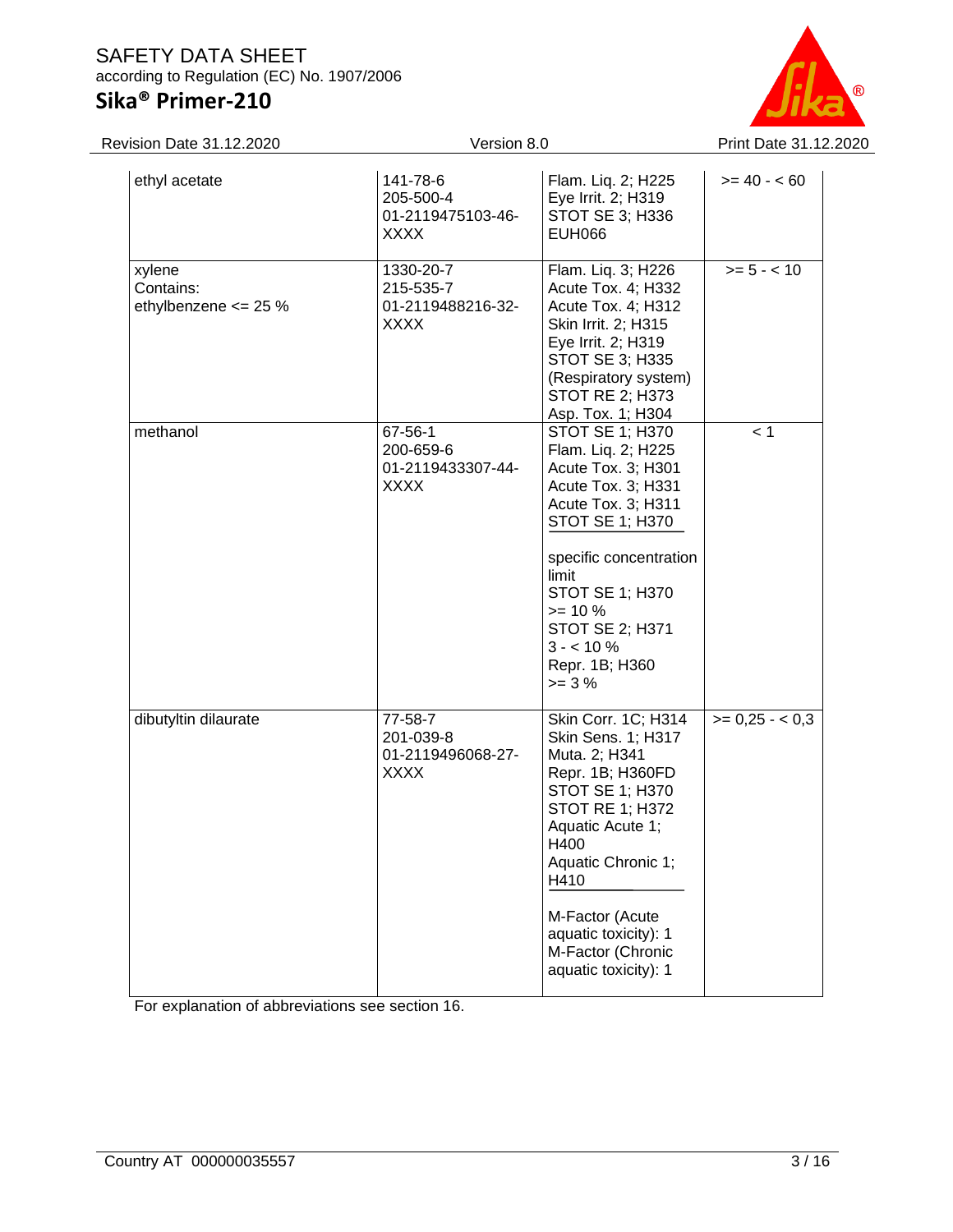Revision Date 31.12.2020 Version 8.0 Print Date 31.12.2020



### **SECTION 4: First aid measures**

| 4.1 Description of first aid measures                           |   |                                                                                                                                                                                 |
|-----------------------------------------------------------------|---|---------------------------------------------------------------------------------------------------------------------------------------------------------------------------------|
| General advice                                                  |   | Move out of dangerous area.<br>Consult a physician.<br>Show this safety data sheet to the doctor in attendance.                                                                 |
| If inhaled                                                      |   | Move to fresh air.<br>Consult a physician after significant exposure.                                                                                                           |
| In case of skin contact                                         |   | Take off contaminated clothing and shoes immediately.<br>Wash off with soap and plenty of water.<br>If symptoms persist, call a physician.                                      |
| In case of eye contact                                          |   | Immediately flush eye(s) with plenty of water.<br>Remove contact lenses.<br>Keep eye wide open while rinsing.<br>If eye irritation persists, consult a specialist.              |
| If swallowed                                                    |   | Do not induce vomiting without medical advice.<br>Rinse mouth with water.<br>Do not give milk or alcoholic beverages.<br>Never give anything by mouth to an unconscious person. |
| 4.2 Most important symptoms and effects, both acute and delayed |   |                                                                                                                                                                                 |
| Symptoms                                                        |   | Excessive lachrymation<br>Erythema<br>Loss of balance<br>Vertigo<br>See Section 11 for more detailed information on health effects<br>and symptoms.                             |
| <b>Risks</b>                                                    |   | irritant effects                                                                                                                                                                |
|                                                                 |   | Causes serious eye irritation.<br>May cause drowsiness or dizziness.<br>Repeated exposure may cause skin dryness or cracking.                                                   |
|                                                                 |   | 4.3 Indication of any immediate medical attention and special treatment needed                                                                                                  |
| Treatment                                                       | t | Treat symptomatically.                                                                                                                                                          |
|                                                                 |   |                                                                                                                                                                                 |

### **SECTION 5: Firefighting measures**

| 5.1 Extinguishing media      |                        |
|------------------------------|------------------------|
| Suitable extinguishing media | Alcohol-resistant foam |

|                                   | Carbon dioxide (CO2)<br>Dry chemical |  |
|-----------------------------------|--------------------------------------|--|
| Unsuitable extinguishing<br>media | Water<br>High volume water jet       |  |
|                                   |                                      |  |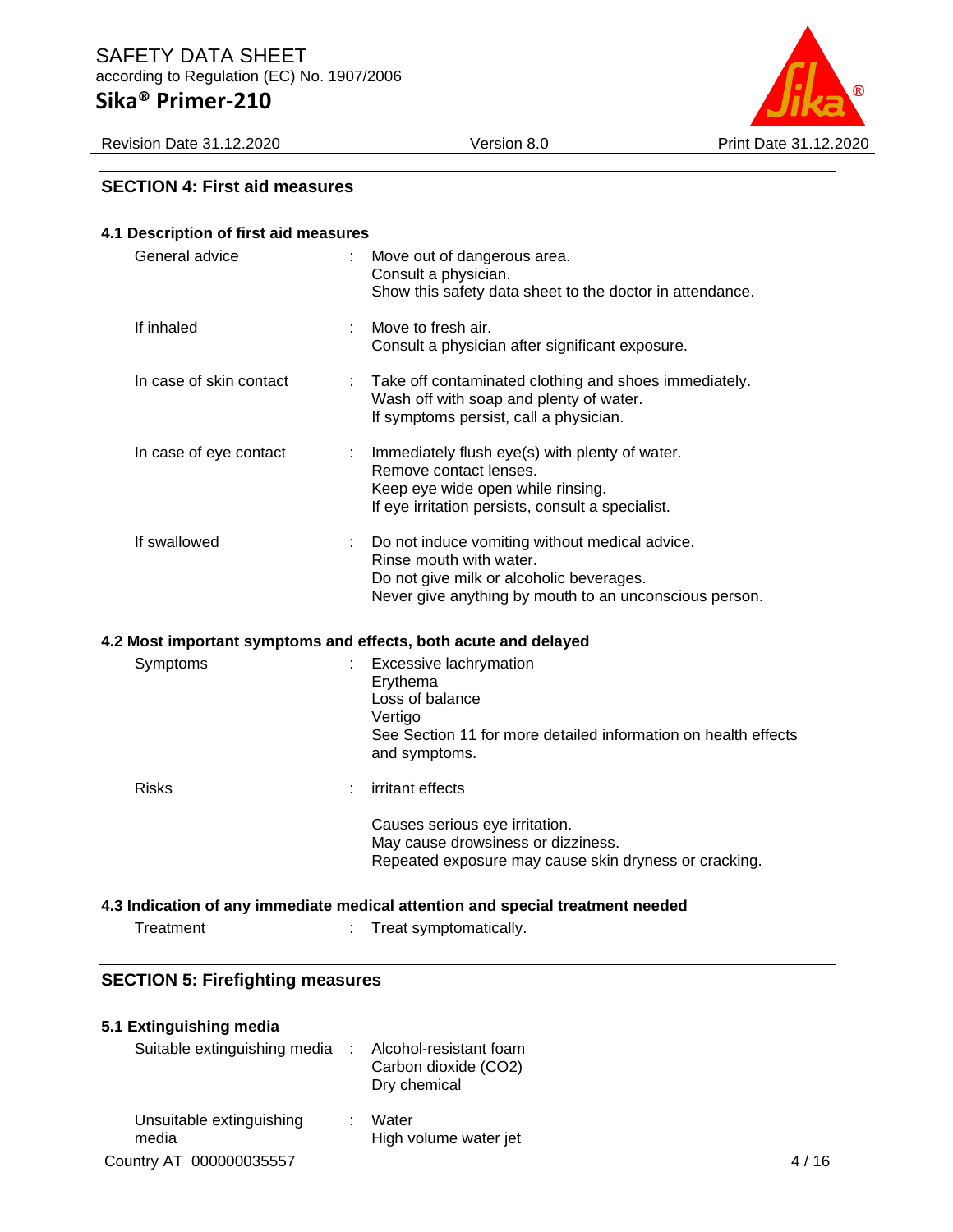

### **5.2 Special hazards arising from the substance or mixture**

| Specific hazards during fire-<br>fighting | Do not use a solid water stream as it may scatter and spread<br>fire.                         |
|-------------------------------------------|-----------------------------------------------------------------------------------------------|
| ucts                                      | Hazardous combustion prod- : No hazardous combustion products are known                       |
| <b>5.3 Advice for firefighters</b>        |                                                                                               |
| for firefighters                          | Special protective equipment : In the event of fire, wear self-contained breathing apparatus. |
| Further information                       | Use water spray to cool unopened containers.                                                  |

### **SECTION 6: Accidental release measures**

#### **6.1 Personal precautions, protective equipment and emergency procedures**

| Personal precautions | : Use personal protective equipment.                        |
|----------------------|-------------------------------------------------------------|
|                      | Remove all sources of ignition.                             |
|                      | Deny access to unprotected persons.                         |
|                      | Beware of vapours accumulating to form explosive concentra- |
|                      | tions. Vapours can accumulate in low areas.                 |
|                      |                                                             |

#### **6.2 Environmental precautions**

Environmental precautions : Prevent product from entering drains. If the product contaminates rivers and lakes or drains inform respective authorities.

#### **6.3 Methods and material for containment and cleaning up**

| Methods for cleaning up | : Contain spillage, and then collect with non-combustible ab-    |
|-------------------------|------------------------------------------------------------------|
|                         | sorbent material, (e.g. sand, earth, diatomaceous earth, ver-    |
|                         | miculite) and place in container for disposal according to local |
|                         | / national regulations (see section 13).                         |

### **6.4 Reference to other sections**

For personal protection see section 8.

### **SECTION 7: Handling and storage**

#### **7.1 Precautions for safe handling**

| Advice on safe handling | : Do not breathe vapours or spray mist.                      |
|-------------------------|--------------------------------------------------------------|
|                         | Avoid exceeding the given occupational exposure limits (see  |
|                         | section 8).                                                  |
|                         | Do not get in eyes, on skin, or on clothing.                 |
|                         | For personal protection see section 8.                       |
|                         | Smoking, eating and drinking should be prohibited in the ap- |
|                         | plication area.                                              |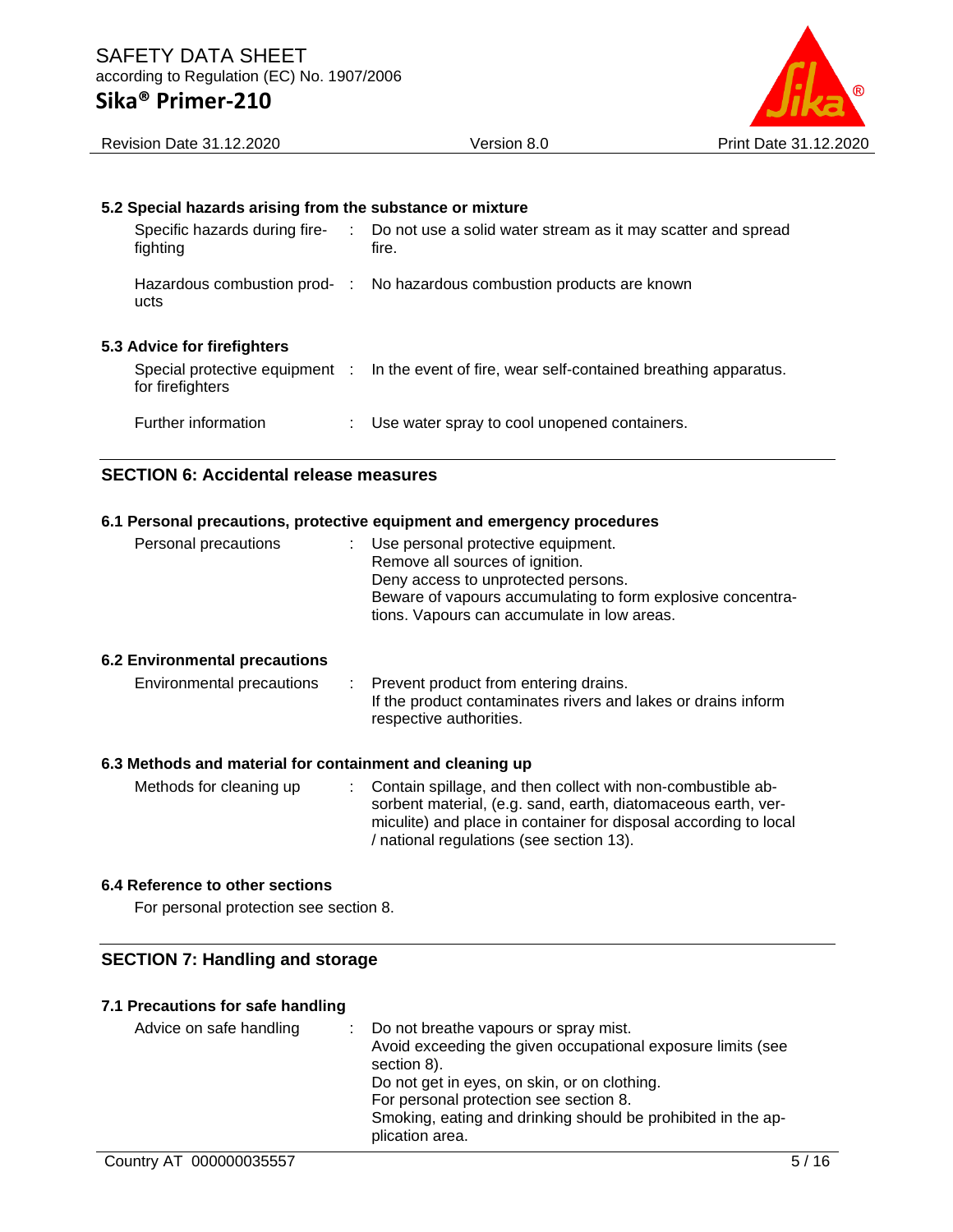

| <b>Revision Date 31.12.2020</b>                                  |               | Version 8.0                                                                                                                                                                                                                                                                                              | Print Date 31.12.2020 |
|------------------------------------------------------------------|---------------|----------------------------------------------------------------------------------------------------------------------------------------------------------------------------------------------------------------------------------------------------------------------------------------------------------|-----------------------|
|                                                                  |               | Take precautionary measures against static discharge.<br>Open drum carefully as content may be under pressure.<br>Take necessary action to avoid static electricity discharge<br>(which might cause ignition of organic vapours).<br>Follow standard hygiene measures when handling chemical<br>products |                       |
| Advice on protection against<br>fire and explosion               | $\mathcal{L}$ | Use explosion-proof equipment. Keep away from heat/ sparks/<br>open flames/ hot surfaces. No smoking. Take precautionary<br>measures against electrostatic discharges.                                                                                                                                   |                       |
| Hygiene measures                                                 |               | Handle in accordance with good industrial hygiene and safety<br>practice. When using do not eat or drink. When using do not<br>smoke. Wash hands before breaks and at the end of workday.                                                                                                                |                       |
| 7.2 Conditions for safe storage, including any incompatibilities |               |                                                                                                                                                                                                                                                                                                          |                       |
| Requirements for storage<br>areas and containers                 |               | Store in cool place. Containers which are opened must be<br>carefully resealed and kept upright to prevent leakage. Store<br>in accordance with local regulations.                                                                                                                                       |                       |
| Storage class (TRGS 510)                                         |               | : 3, Flammable liquids                                                                                                                                                                                                                                                                                   |                       |
| Further information on stor-<br>age stability                    |               | No decomposition if stored and applied as directed.                                                                                                                                                                                                                                                      |                       |
| 7.3 Specific end use(s)                                          |               |                                                                                                                                                                                                                                                                                                          |                       |

### **SECTION 8: Exposure controls/personal protection**

### **8.1 Control parameters**

### **Occupational Exposure Limits**

| Components    | CAS-No.                      | Value type (Form<br>of exposure)                                      | Control parame-<br>ters <sup>*</sup> | Basis *     |
|---------------|------------------------------|-----------------------------------------------------------------------|--------------------------------------|-------------|
| ethyl acetate | 141-78-6                     | <b>STEL</b>                                                           | 400 ppm<br>1.468 mg/m3               | 2017/164/EU |
|               |                              | Further information: Indicative                                       |                                      |             |
|               |                              | <b>TWA</b>                                                            | $200$ ppm<br>734 mg/m3               | 2017/164/EU |
|               |                              | MAK-TMW                                                               | 200 ppm<br>734 mg/m3                 | AT OEL      |
|               |                              | MAK-KZW                                                               | 400 ppm<br>1.468 mg/m3               | AT OEL      |
| xylene        | 1330-20-7                    | <b>TWA</b>                                                            | 50 ppm<br>221 mg/m3                  | 2000/39/EC  |
|               | through the skin, Indicative | Further information: Identifies the possibility of significant uptake |                                      |             |
|               |                              | <b>STEL</b>                                                           | $100$ ppm<br>442 mg/m3               | 2000/39/EC  |
|               |                              | MAK-TMW                                                               | 50 ppm<br>221 mg/m3                  | AT OEL      |
|               |                              | MAK-KZW                                                               | 100 ppm<br>442 mg/m3                 | AT OEL      |
| methanol      | 67-56-1                      | <b>TWA</b>                                                            | 200 ppm<br>260 mg/m3                 | 2006/15/EC  |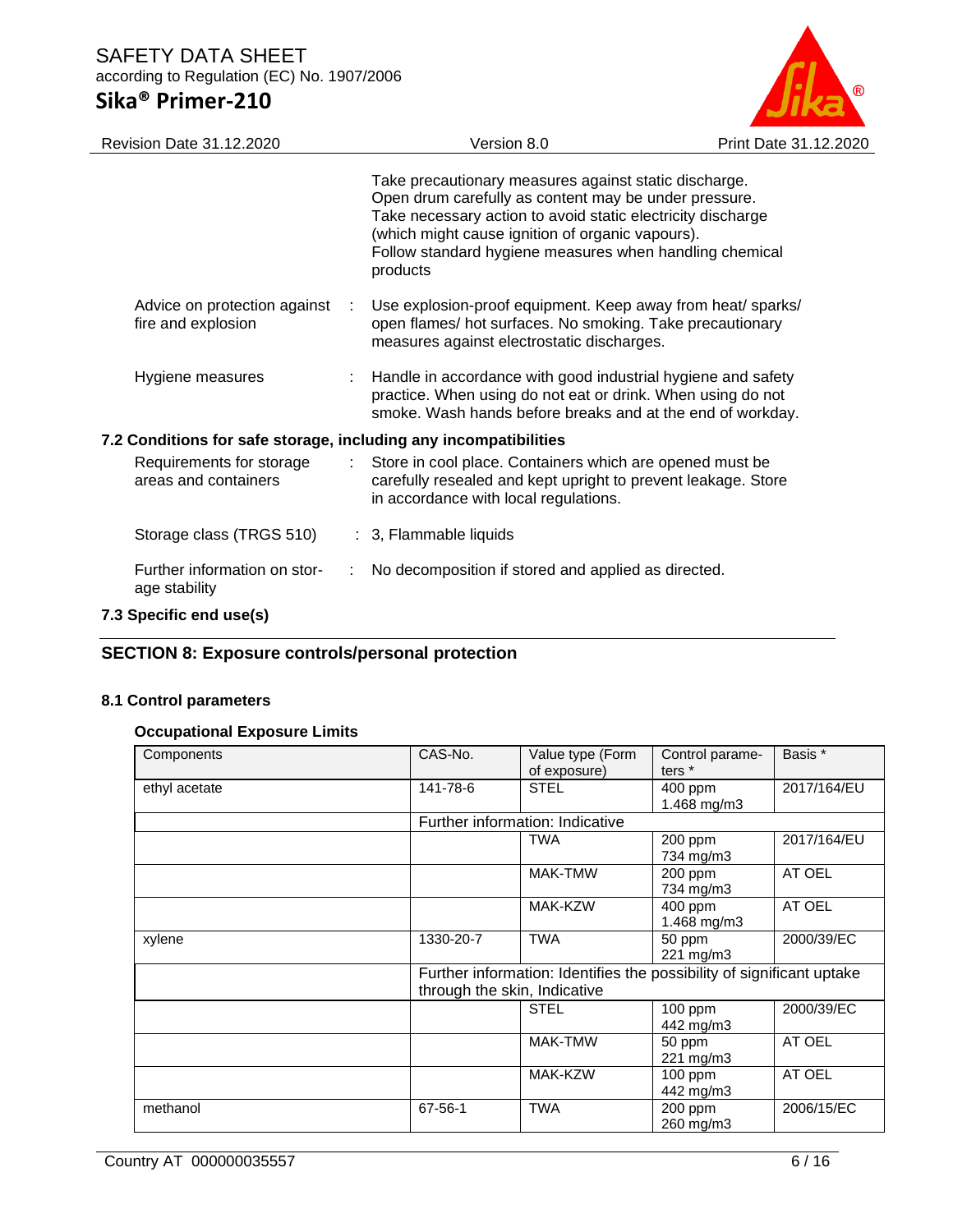## **Sika® Primer-210**



| Revision Date 31.12.2020 | Version 8.0                                  | Print Date 31.12.2020                                                   |
|--------------------------|----------------------------------------------|-------------------------------------------------------------------------|
|                          | cant uptake through the skin                 | Further information: Indicative, Identifies the possibility of signifi- |
|                          | MAK-KZW                                      | AT OEL<br>800 ppm<br>1.040 mg/m3                                        |
|                          | Further information: Risk of skin absorption |                                                                         |
|                          | MAK-TMW                                      | AT OEL<br>$200$ ppm<br>260 mg/m3                                        |

\*Values in the table refer to the latest EU-OEL and to the (Grenzwerteverordnung GKV ).

### **Biological occupational exposure limits**

| Substance name | CAS-No.   | Control parame-<br>ters                     | Sampling time                                                                              | <b>Basis</b> |
|----------------|-----------|---------------------------------------------|--------------------------------------------------------------------------------------------|--------------|
| xylene         | 1330-20-7 | Methylhippuric<br>acid: 1,5 mg/l<br>(Urine) |                                                                                            | VGÜ          |
|                |           | methyl hippuric<br>acid: 1,5 g/l<br>(Urine) | At the end of a<br>work week / at<br>the end of a<br>work day $/$ at the<br>end of a shift | VGÜ2014      |
|                |           | xylene: 1 mg/l<br>(Blood)                   | End of workday                                                                             | VGÜ2014      |

### **Derived No Effect Level (DNEL) according to Regulation (EC) No. 1907/2006:**

| End Use        | Exposure routes | Potential health effects                 | Value             |
|----------------|-----------------|------------------------------------------|-------------------|
| <b>Workers</b> | Skin contact    |                                          | $40 \text{ mg/m}$ |
|                |                 |                                          |                   |
| Consumers      | Skin contact    |                                          | 260 mg/m3         |
|                |                 |                                          |                   |
|                |                 | Exposure time: 8 h<br>Exposure time: 8 h |                   |

### **8.2 Exposure controls**

| Personal protective equipment |   |                                                                                                                                                                                                                                                                             |
|-------------------------------|---|-----------------------------------------------------------------------------------------------------------------------------------------------------------------------------------------------------------------------------------------------------------------------------|
| Eye protection                |   | Safety glasses with side-shields conforming to EN166<br>Eye wash bottle with pure water                                                                                                                                                                                     |
| Hand protection               |   | : Chemical-resistant, impervious gloves complying with an ap-<br>proved standard must be worn at all times when handling<br>chemical products. Reference number EN 374. Follow manu-<br>facturer specifications.                                                            |
|                               |   | Suitable for short time use or protection against splashes:<br>Butyl rubber/nitrile rubber gloves (> 0,1 mm)<br>Contaminated gloves should be removed.<br>Suitable for permanent exposure:<br>Viton gloves (0.4 mm),<br>breakthrough time > 30 min.                         |
| Skin and body protection      | ÷ | Protective clothing (e.g. Safety shoes acc. to EN ISO 20345,<br>long-sleeved working clothing, long trousers). Rubber aprons<br>and protective boots are additionaly recommended for mixing<br>and stirring work.                                                           |
| Respiratory protection        |   | : In case of inadequate ventilation wear respiratory protection.<br>Respirator selection must be based on known or anticipated<br>exposure levels, the hazards of the product and the safe work-<br>ing limits of the selected respirator.<br>organic vapor filter (Type A) |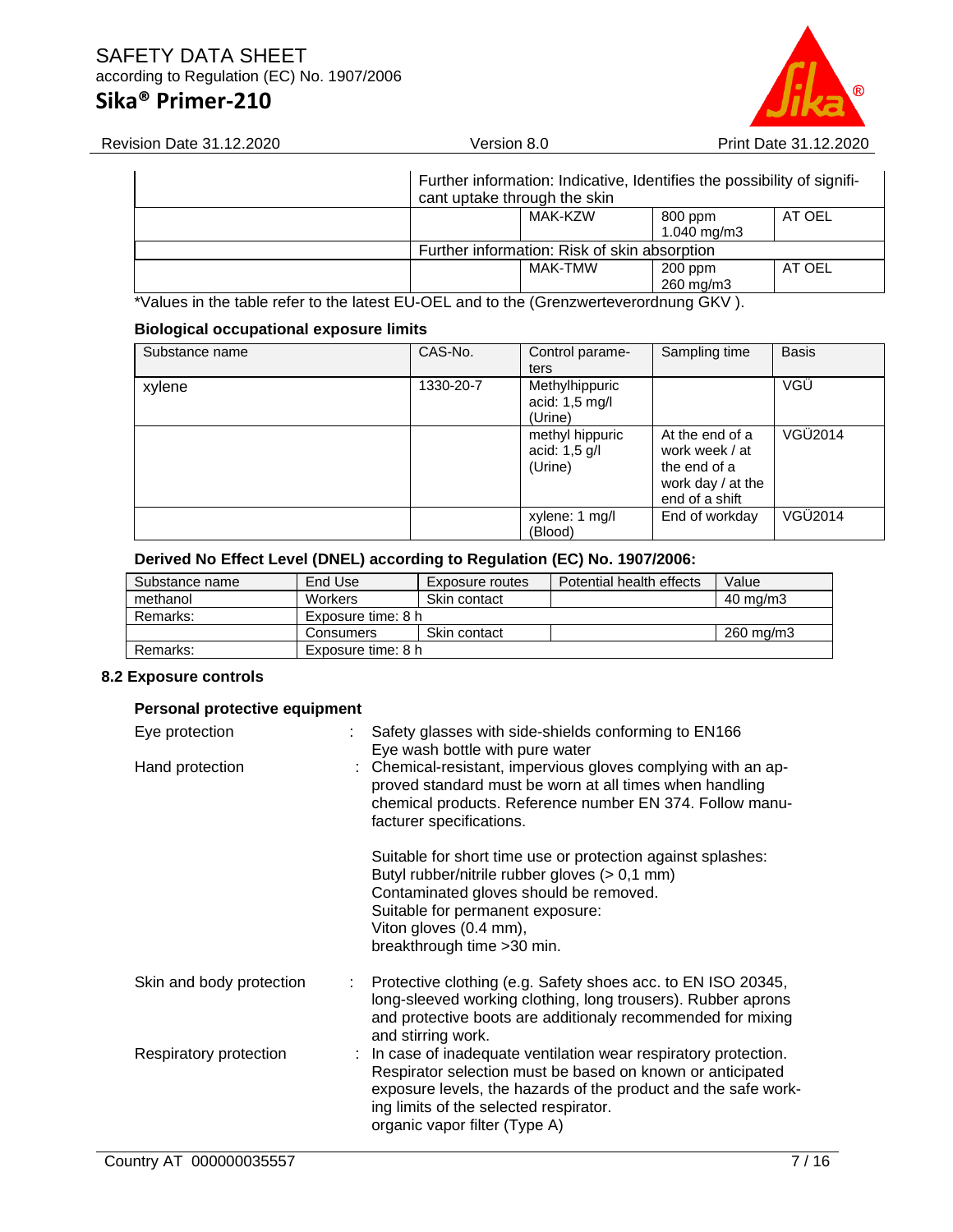

| <b>Revision Date 31.12.2020</b>        | Version 8.0                                                                                                                                                                                                                                                                                                                                                                                                                                         | Print Date 31.12.2020 |
|----------------------------------------|-----------------------------------------------------------------------------------------------------------------------------------------------------------------------------------------------------------------------------------------------------------------------------------------------------------------------------------------------------------------------------------------------------------------------------------------------------|-----------------------|
|                                        | A1: < 1000 ppm; A2: < 5000 ppm; A3: < 10000 ppm<br>Ensure adequate ventilation. This can be achieved by local<br>exhaust extraction or by general ventilation. (EN 689 - Meth-<br>ods for determining inhalation exposure). This applies in par-<br>ticular to the mixing / stirring area. In case this is not sufficent<br>to keep the concentrations under the occupational exposure<br>limits then respiration protection measures must be used. |                       |
| <b>Environmental exposure controls</b> |                                                                                                                                                                                                                                                                                                                                                                                                                                                     |                       |
| General advice                         | : Prevent product from entering drains.<br>If the product contaminates rivers and lakes or drains inform<br>respective authorities.                                                                                                                                                                                                                                                                                                                 |                       |

### **SECTION 9: Physical and chemical properties**

### **9.1 Information on basic physical and chemical properties**

|    | Physical state<br>Colour                                     |                              | liquid<br>colourless                                       |      |
|----|--------------------------------------------------------------|------------------------------|------------------------------------------------------------|------|
|    | Odour                                                        |                              | hydrocarbon-like                                           |      |
|    | <b>Odour Threshold</b>                                       |                              | No data available                                          |      |
| pH |                                                              |                              | Not applicable substance/mixture is non-soluble (in water) |      |
|    | Melting point/range / Freezing :<br>point                    |                              | No data available                                          |      |
|    | Boiling point/boiling range                                  | $\mathcal{L}_{\mathrm{max}}$ | >70 °C                                                     |      |
|    | Flash point                                                  |                              | ca. -4 °C<br>Method: closed cup                            |      |
|    | Evaporation rate                                             |                              | No data available                                          |      |
|    | Flammability (solid, gas)                                    | ÷.                           | Not applicable                                             |      |
|    | Upper explosion limit / Upper : 7 %(V)<br>flammability limit |                              |                                                            |      |
|    | Lower explosion limit / Lower :<br>flammability limit        |                              | 1 %(V)                                                     |      |
|    | Vapour pressure                                              |                              | 99,9915 hPa                                                |      |
|    | Relative vapour density                                      |                              | No data available                                          |      |
|    | Density                                                      |                              | ca. 0,98 g/cm3 (20 °C)                                     |      |
|    | Solubility(ies)                                              |                              |                                                            |      |
|    | Water solubility<br>Solubility in other solvents :           |                              | insoluble<br>No data available                             |      |
|    |                                                              |                              |                                                            |      |
|    | Partition coefficient: n-<br>octanol/water                   | ÷.                           | No data available                                          |      |
|    | Auto-ignition temperature                                    | ÷                            | 427 °C                                                     |      |
|    | Country AT 000000035557                                      |                              |                                                            | 8/16 |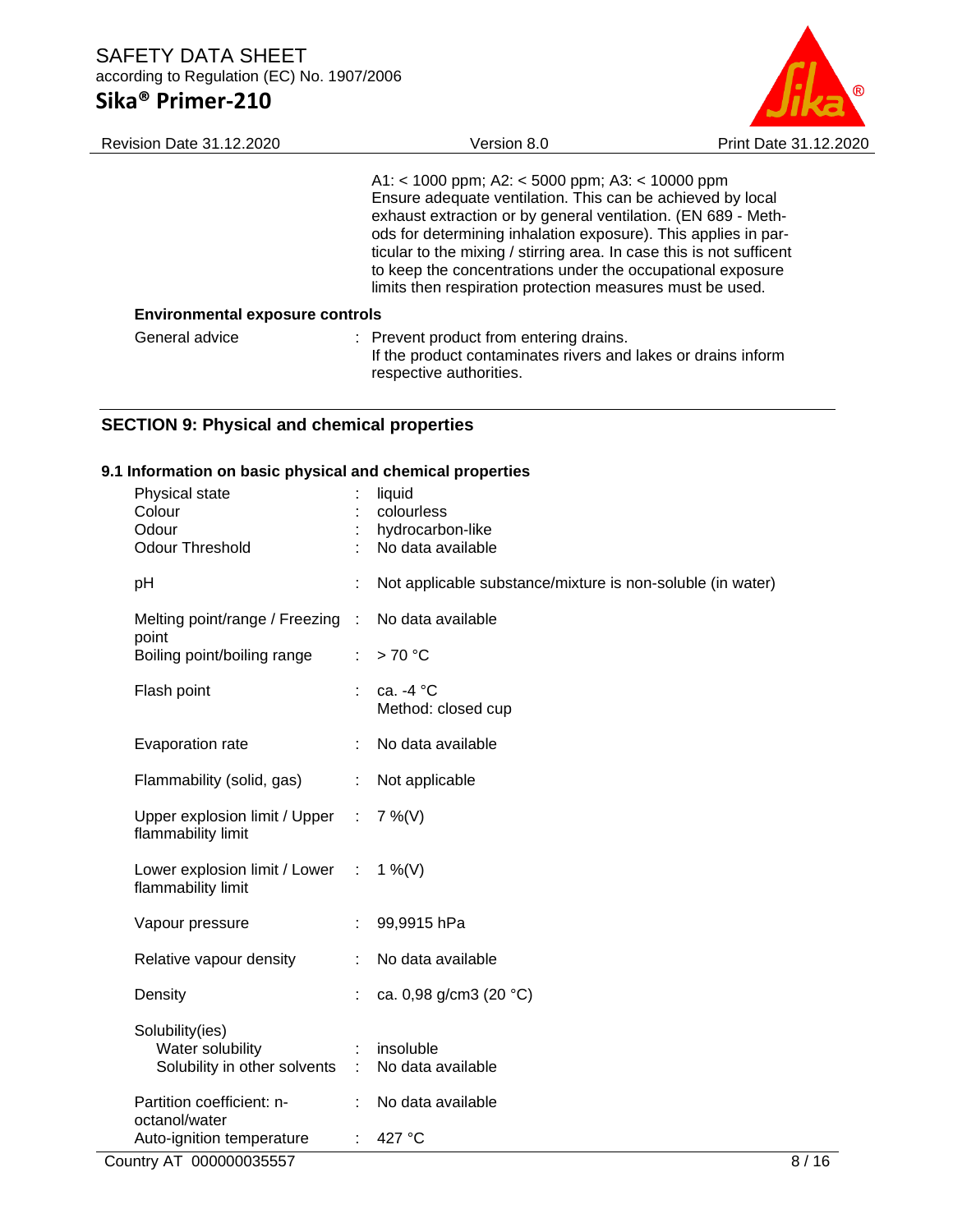### **Sika® Primer-210**



| <b>Revision Date 31.12.2020</b>                 |    | Version 8.0                 | Print Date 31.12.2020 |
|-------------------------------------------------|----|-----------------------------|-----------------------|
|                                                 |    |                             |                       |
|                                                 |    | 427 °C                      |                       |
| Decomposition temperature                       |    | : No data available         |                       |
| Viscosity<br>Viscosity, dynamic                 |    | : ca. 10 - 20 mPa.s (20 °C) |                       |
| Viscosity, kinematic                            |    | : $< 20.5$ mm2/s (40 °C)    |                       |
| <b>Explosive properties</b>                     | ÷. | No data available           |                       |
| Oxidizing properties                            |    | : No data available         |                       |
| 9.2 Other information<br>Flammability (liquids) | ÷  | Not applicable              |                       |
|                                                 |    |                             |                       |

### **SECTION 10: Stability and reactivity**

### **10.1 Reactivity**

No dangerous reaction known under conditions of normal use.

#### **10.2 Chemical stability**

The product is chemically stable.

### **10.3 Possibility of hazardous reactions**

| Hazardous reactions | : Stable under recommended storage conditions. |
|---------------------|------------------------------------------------|
|                     | Vapours may form explosive mixture with air.   |

### **10.4 Conditions to avoid**

Conditions to avoid : Heat, flames and sparks.

### **10.5 Incompatible materials**

Materials to avoid : Peroxides Strong acids and oxidizing agents Bases

### **10.6 Hazardous decomposition products**

No decomposition if stored and applied as directed.

### **SECTION 11: Toxicological information**

### **11.1 Information on hazard classes as defined in Regulation (EC) No 1272/2008**

#### **Acute toxicity**

Not classified based on available information.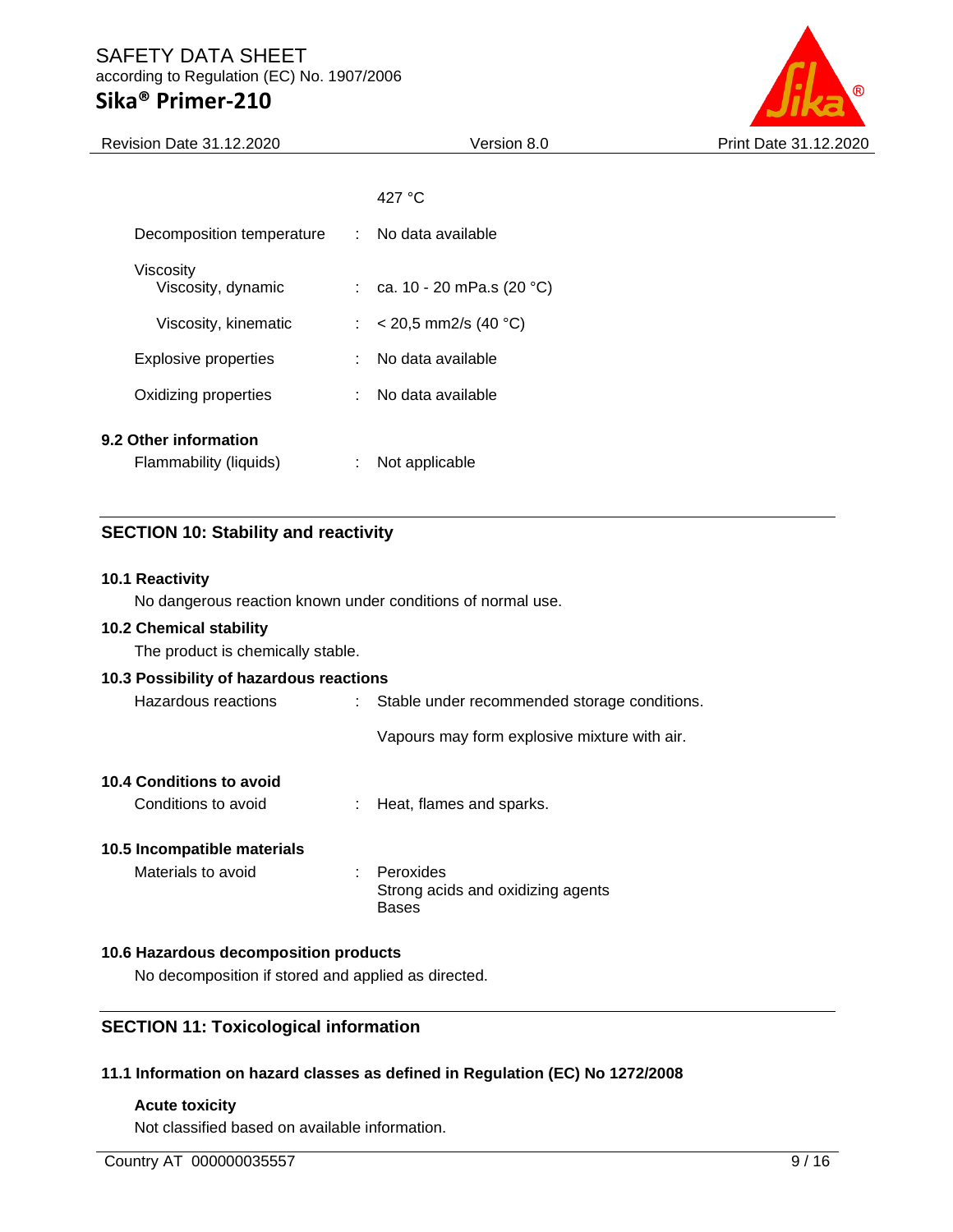

| ethyl acetate:                                                              |                                                                                                                               |       |
|-----------------------------------------------------------------------------|-------------------------------------------------------------------------------------------------------------------------------|-------|
| Acute oral toxicity                                                         | ÷.<br>LD50 Oral (Rat): $> 5.000$ mg/kg                                                                                        |       |
| Acute inhalation toxicity                                                   | LC50 (Rat): ca. 1.600 mg/l<br>$\mathbb{N}^{\mathbb{N}}$<br>Exposure time: 4 h<br>Test atmosphere: vapour                      |       |
| Acute dermal toxicity                                                       | LD50 Dermal (Rabbit): > 5.000 mg/kg<br>÷.                                                                                     |       |
| xylene:                                                                     |                                                                                                                               |       |
| Acute oral toxicity                                                         | : LD50 Oral (Rat): 3.523 mg/kg                                                                                                |       |
| Acute dermal toxicity                                                       | LD50 Dermal (Rabbit): 1.700 mg/kg                                                                                             |       |
| methanol:                                                                   |                                                                                                                               |       |
| Acute inhalation toxicity                                                   | $\therefore$ LC50: 3 mg/l<br>Exposure time: 4 h<br>Test atmosphere: vapour<br>Method: Converted acute toxicity point estimate |       |
| dibutyltin dilaurate:                                                       |                                                                                                                               |       |
| Acute oral toxicity                                                         | : LD50 Oral (Rat): 2.071 mg/kg                                                                                                |       |
| <b>Skin corrosion/irritation</b><br>Serious eye damage/eye irritation       | Repeated exposure may cause skin dryness or cracking.                                                                         |       |
| Causes serious eye irritation.                                              |                                                                                                                               |       |
| <b>Respiratory or skin sensitisation</b>                                    |                                                                                                                               |       |
| <b>Skin sensitisation</b><br>Not classified based on available information. |                                                                                                                               |       |
| <b>Respiratory sensitisation</b>                                            |                                                                                                                               |       |
| Not classified based on available information.                              |                                                                                                                               |       |
| Germ cell mutagenicity<br>Not classified based on available information.    |                                                                                                                               |       |
| Carcinogenicity                                                             |                                                                                                                               |       |
| Not classified based on available information.                              |                                                                                                                               |       |
| <b>Reproductive toxicity</b>                                                |                                                                                                                               |       |
| Not classified based on available information.                              |                                                                                                                               |       |
| <b>STOT - single exposure</b><br>May cause drowsiness or dizziness.         |                                                                                                                               |       |
| <b>STOT - repeated exposure</b>                                             |                                                                                                                               |       |
| Not classified based on available information.                              |                                                                                                                               |       |
| Country AT 000000035557                                                     |                                                                                                                               | 10/16 |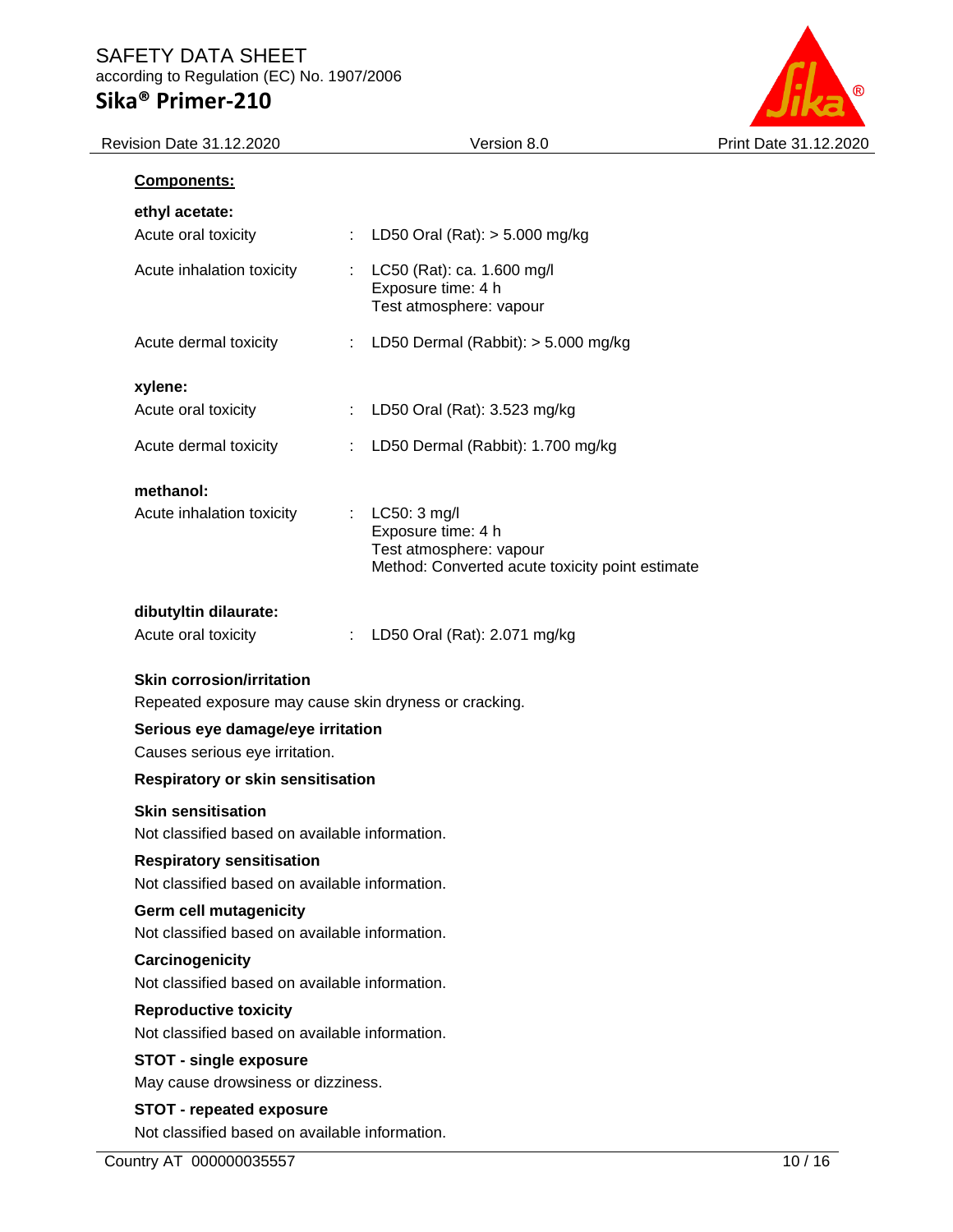## **Sika® Primer-210**

Revision Date 31.12.2020 Version 8.0 Print Date 31.12.2020

### **Aspiration toxicity**

Not classified based on available information.

### **11.2 Information on other hazards**

### **SECTION 12: Ecological information**

### **12.1 Toxicity**

| <b>Components:</b>                                        |                  |                                                                                                                                                                                                            |
|-----------------------------------------------------------|------------------|------------------------------------------------------------------------------------------------------------------------------------------------------------------------------------------------------------|
| dibutyltin dilaurate:<br>Toxicity to fish                 |                  | : LC50 (Fish): 3,1 mg/l<br>Exposure time: 96 h                                                                                                                                                             |
| Toxicity to daphnia and other :<br>aquatic invertebrates  |                  | EC50 (Daphnia (water flea)): 1 mg/l<br>Exposure time: 48 h                                                                                                                                                 |
| Toxicity to algae/aquatic<br>plants                       |                  | EC50 (Selenastrum capricornutum (green algae)): 1 - 10 mg/l<br>Exposure time: 72 h                                                                                                                         |
| M-Factor (Acute aquatic tox-<br>icity)                    | $\sim$ 10 $\sim$ | $\mathbf 1$                                                                                                                                                                                                |
| M-Factor (Chronic aquatic<br>toxicity)                    |                  | 1                                                                                                                                                                                                          |
| 12.2 Persistence and degradability<br>No data available   |                  |                                                                                                                                                                                                            |
| 12.3 Bioaccumulative potential<br>No data available       |                  |                                                                                                                                                                                                            |
| 12.4 Mobility in soil<br>No data available                |                  |                                                                                                                                                                                                            |
| 12.5 Results of PBT and vPvB assessment                   |                  |                                                                                                                                                                                                            |
| Product:<br>Assessment                                    |                  | This substance/mixture contains no components considered<br>to be either persistent, bioaccumulative and toxic (PBT), or<br>very persistent and very bioaccumulative (vPvB) at levels of<br>0.1% or higher |
| 12.6 Endocrine disrupting properties<br>No data available |                  |                                                                                                                                                                                                            |
| 12.7 Other adverse effects                                |                  |                                                                                                                                                                                                            |
| Product:<br>Additional ecological infor-<br>mation        |                  | An environmental hazard cannot be excluded in the event of<br>unprofessional handling or disposal.<br>Harmful to aquatic life with long lasting effects.                                                   |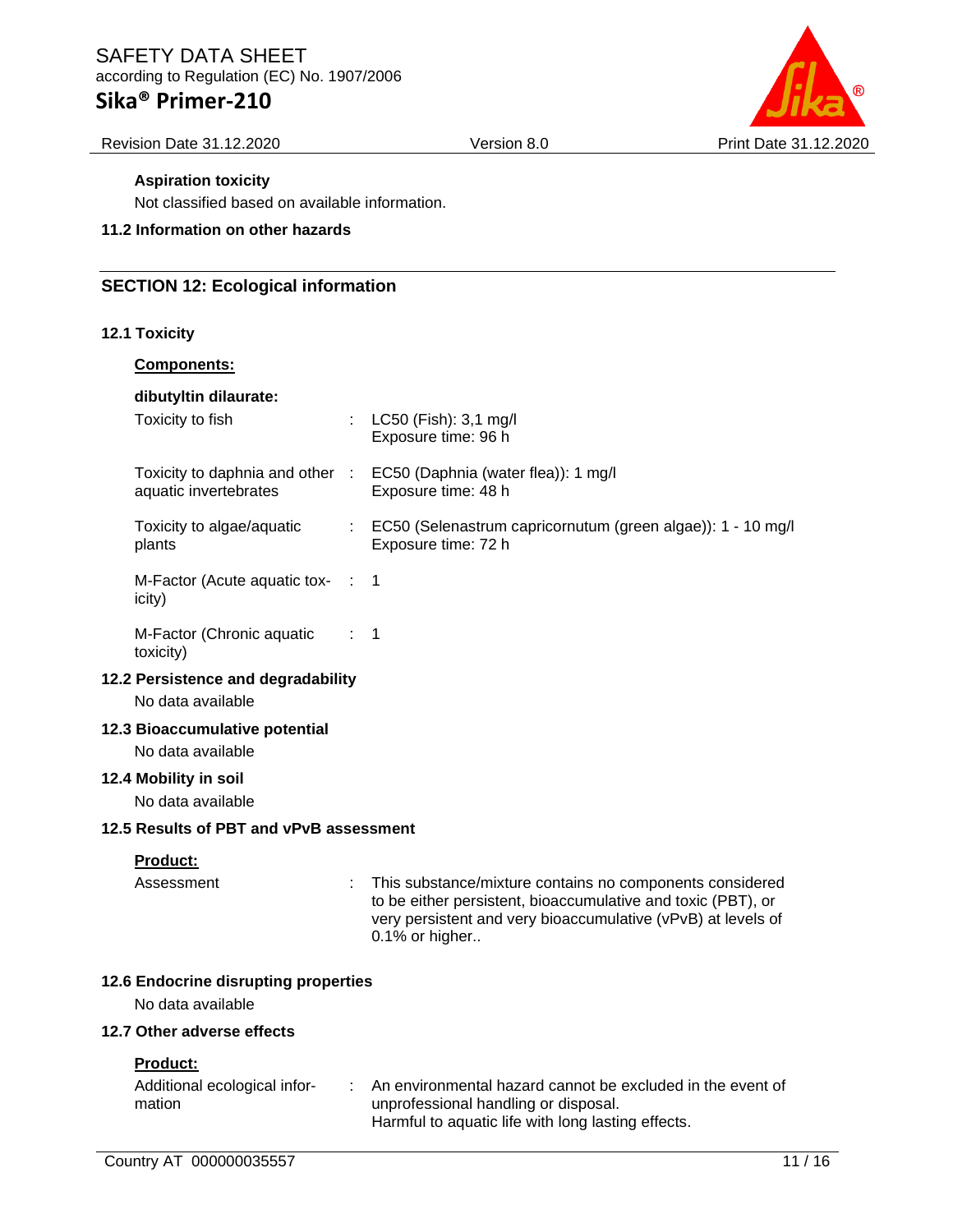Revision Date 31.12.2020 Version 8.0 Print Date 31.12.2020



### **SECTION 13: Disposal considerations**

| 13.1 Waste treatment methods |   |                                                                                                                                                                                                                                                                                                                                                                                                                                                                                                                                                                                                                                                               |
|------------------------------|---|---------------------------------------------------------------------------------------------------------------------------------------------------------------------------------------------------------------------------------------------------------------------------------------------------------------------------------------------------------------------------------------------------------------------------------------------------------------------------------------------------------------------------------------------------------------------------------------------------------------------------------------------------------------|
| Product<br>t                 |   | The generation of waste should be avoided or minimized<br>wherever possible.<br>Empty containers or liners may retain some product residues.<br>This material and its container must be disposed of in a safe<br>way.<br>Dispose of surplus and non-recyclable products via a licensed<br>waste disposal contractor.<br>Disposal of this product, solutions and any by-products should<br>at all times comply with the requirements of environmental<br>protection and waste disposal legislation and any regional<br>local authority requirements.<br>Avoid dispersal of spilled material and runoff and contact with<br>soil, waterways, drains and sewers. |
| Austria - Waste catalogue    |   | : 55370                                                                                                                                                                                                                                                                                                                                                                                                                                                                                                                                                                                                                                                       |
| Contaminated packaging       | t | Completely emptied packagings can be given for recycling.<br>Packaging containing remains of dangerous substances, as<br>well as packagings disposed of remains can be unharmed<br>eliminated in accordance with the regulations.                                                                                                                                                                                                                                                                                                                                                                                                                             |
|                              |   | 15 01 10* packaging containing residues of or contaminated<br>by dangerous substances                                                                                                                                                                                                                                                                                                                                                                                                                                                                                                                                                                         |

### **SECTION 14: Transport information**

### **14.1 UN number**

| <b>ADR</b>                      |     | $:$ UN 1866           |
|---------------------------------|-----|-----------------------|
| <b>IMDG</b>                     | t.  | <b>UN 1866</b>        |
| IATA                            | t.  | <b>UN 1866</b>        |
| 14.2 UN proper shipping name    |     |                       |
| <b>ADR</b>                      |     | <b>RESIN SOLUTION</b> |
| <b>IMDG</b>                     |     | <b>RESIN SOLUTION</b> |
| IATA                            |     | Resin solution        |
| 14.3 Transport hazard class(es) |     |                       |
| ADR                             |     | : 3                   |
| <b>IMDG</b>                     | : 3 |                       |
| IATA                            | : 3 |                       |
| 14.4 Packing group              |     |                       |
|                                 |     |                       |

### **ADR**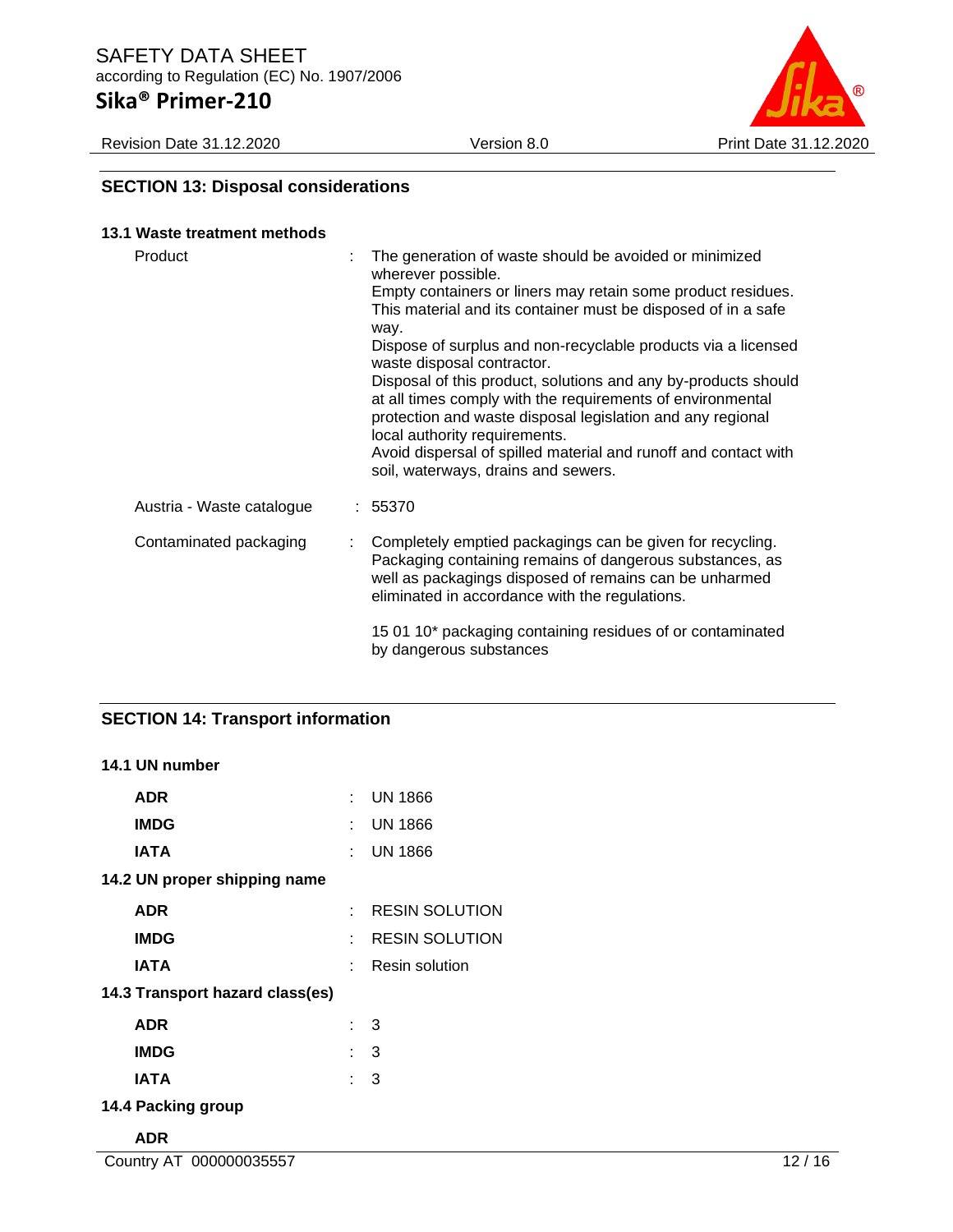

| Revision Date 31.12.2020                                                                                                        | Version 8.0                                                                        | Print Date 31.12.2020 |
|---------------------------------------------------------------------------------------------------------------------------------|------------------------------------------------------------------------------------|-----------------------|
| Packing group<br><b>Classification Code</b><br>Hazard Identification Number :<br>Labels<br>Tunnel restriction code              | $\mathbf{II}$<br>F1<br>33<br>3<br>(D/E)                                            |                       |
| <b>IMDG</b><br>Packing group<br>Labels<br>EmS Code                                                                              | Ш<br>3<br>F-E, S-E                                                                 |                       |
| <b>IATA (Cargo)</b><br>Packing instruction (cargo<br>aircraft)<br>Packing instruction (LQ)<br>Packing group<br>Labels           | 364<br>÷.<br>: Y341<br>$\mathbf{H}$<br>Flammable Liquids                           |                       |
| <b>IATA (Passenger)</b><br>Packing instruction (passen-<br>ger aircraft)<br>Packing instruction (LQ)<br>Packing group<br>Labels | 353<br>$\mathcal{I}^{\mathcal{I}}$ .<br>Y341<br>$\mathbf{II}$<br>Flammable Liquids |                       |
| <b>14.5 Environmental hazards</b>                                                                                               |                                                                                    |                       |
| <b>ADR</b><br>Environmentally hazardous                                                                                         | ÷.<br>no                                                                           |                       |
| <b>IMDG</b><br>Marine pollutant                                                                                                 | no                                                                                 |                       |
| <b>IATA (Passenger)</b><br>Environmentally hazardous                                                                            | no                                                                                 |                       |

#### **IATA (Cargo)**

Environmentally hazardous : no

#### **14.6 Special precautions for user**

The transport classification(s) provided herein are for informational purposes only, and solely based upon the properties of the unpackaged material as it is described within this Safety Data Sheet. Transportation classifications may vary by mode of transportation, package sizes, and variations in regional or country regulations.

### **14.7 Transport in bulk according to Annex II of Marpol and the IBC Code**

Not applicable for product as supplied.

### **SECTION 15: Regulatory information**

|  |  |  | 15.1 Safety, health and environmental regulations/legislation specific for the substance or mixture |  |  |  |  |  |  |
|--|--|--|-----------------------------------------------------------------------------------------------------|--|--|--|--|--|--|
|--|--|--|-----------------------------------------------------------------------------------------------------|--|--|--|--|--|--|

REACH - Restrictions on the manufacture, placing on the market and use of certain dangerous substances, preparations and articles (Annex XVII)

: Conditions of restriction for the following entries should be considered: Number on list 3

: Not applicable

International Chemical Weapons Convention (CWC) Schedules of Toxic Chemicals and Precursors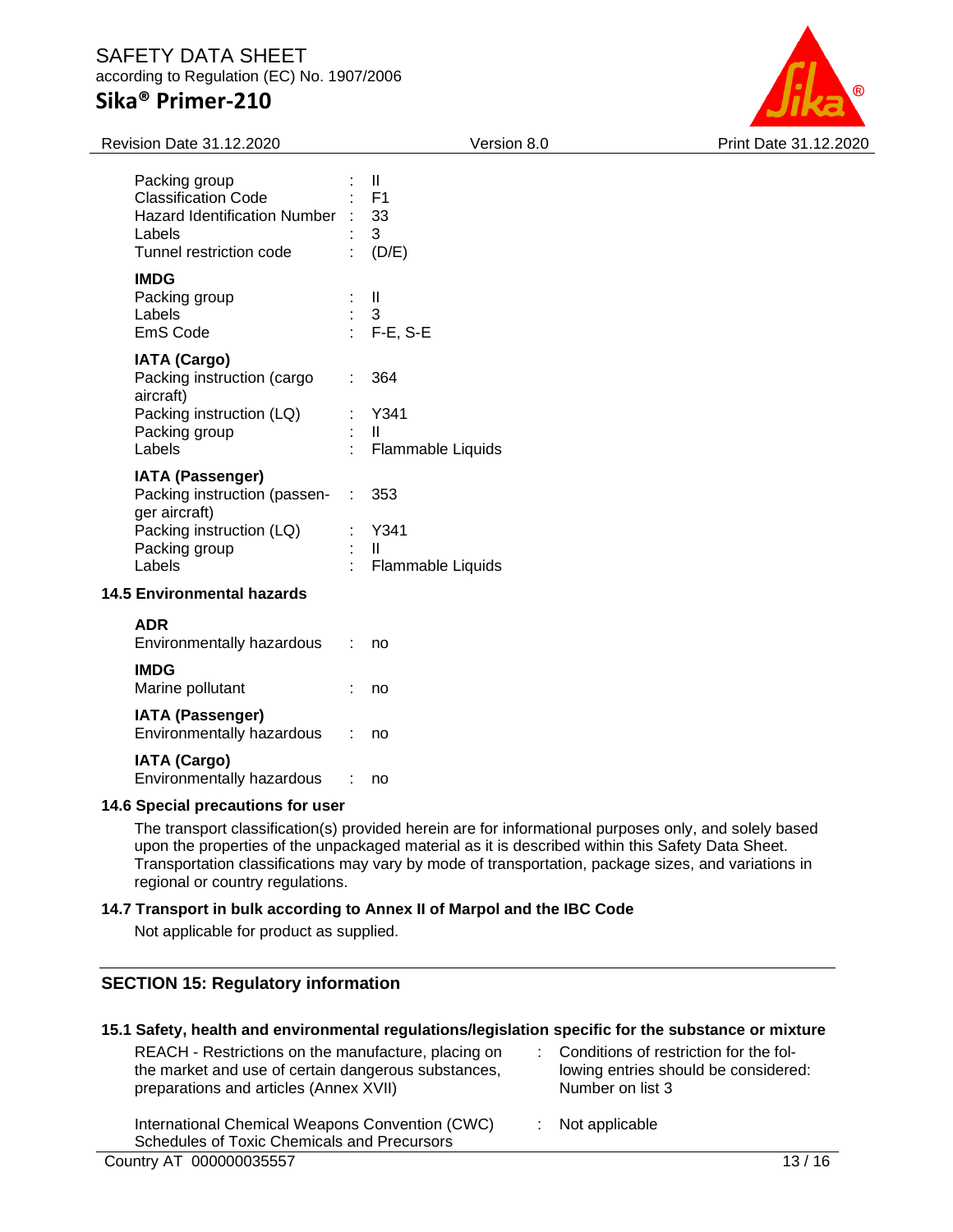

| REACH - Candidate List of Substances of Very High<br>None of the components are listed<br>÷.<br>Concern for Authorisation (Article 59).<br>$(=>0.1\%).$<br>REACH - List of substances subject to authorisation<br>Not applicable<br>(Annex XIV)<br>Regulation (EC) No 1005/2009 on substances that de-<br>Not applicable<br>plete the ozone layer<br>Regulation (EU) 2019/1021 on persistent organic pollu-<br>Not applicable<br>÷<br>tants (recast)<br>Regulation (EC) No 649/2012 of the European Parlia-<br>dibutyltin dilaurate<br>ment and the Council concerning the export and import<br>of dangerous chemicals | Print Date 31.12.2020 |
|------------------------------------------------------------------------------------------------------------------------------------------------------------------------------------------------------------------------------------------------------------------------------------------------------------------------------------------------------------------------------------------------------------------------------------------------------------------------------------------------------------------------------------------------------------------------------------------------------------------------|-----------------------|
|                                                                                                                                                                                                                                                                                                                                                                                                                                                                                                                                                                                                                        |                       |
|                                                                                                                                                                                                                                                                                                                                                                                                                                                                                                                                                                                                                        |                       |
|                                                                                                                                                                                                                                                                                                                                                                                                                                                                                                                                                                                                                        |                       |
|                                                                                                                                                                                                                                                                                                                                                                                                                                                                                                                                                                                                                        |                       |
| <b>REACH Information:</b><br>All substances contained in our Products are<br>- registered by our upstream suppliers, and/or<br>- registered by us, and/or<br>- excluded from the regulation, and/or<br>- exempted from the registration.                                                                                                                                                                                                                                                                                                                                                                               |                       |
| Risk classification according<br>A I: Flash point less than 21 °C, at 15 °C not miscible in water<br>÷<br>Specially dangerous flammable liquids<br>to VbF                                                                                                                                                                                                                                                                                                                                                                                                                                                              |                       |
| Seveso III: Directive 2012/18/EU of the European Parliament and of the Council on the control of ma-<br>jor-accident hazards involving dangerous substances.<br>P <sub>5c</sub><br><b>FLAMMABLE LIQUIDS</b>                                                                                                                                                                                                                                                                                                                                                                                                            |                       |
| WGK 2 obviously hazardous to water<br>Water contaminating class<br>Classification according to AwSV, Annex 1 (5.2)<br>(Germany)                                                                                                                                                                                                                                                                                                                                                                                                                                                                                        |                       |
| Volatile organic compounds<br>Law on the incentive tax for volatile organic compounds<br>(VOCV)<br>Volatile organic compounds (VOC) content: 66,34 %                                                                                                                                                                                                                                                                                                                                                                                                                                                                   |                       |
| Directive 2010/75/EU of 24 November 2010 on industrial<br>emissions (integrated pollution prevention and control)<br>Volatile organic compounds (VOC) content: 66,61 %                                                                                                                                                                                                                                                                                                                                                                                                                                                 |                       |

Product registration number : UDT

### **15.2 Chemical safety assessment**

No Chemical Safety Assessment has been carried out for this mixture by the supplier.

### **SECTION 16: Other information**

### **Full text of H-Statements**

| H <sub>225</sub> | : Highly flammable liquid and vapour.           |
|------------------|-------------------------------------------------|
| H <sub>226</sub> | : Flammable liquid and vapour.                  |
| H <sub>301</sub> | : Toxic if swallowed.                           |
| H304             | : May be fatal if swallowed and enters airways. |
| H <sub>311</sub> | : Toxic in contact with skin.                   |
| H312             | $\therefore$ Harmful in contact with skin.      |
| H314             | : Causes severe skin burns and eye damage.      |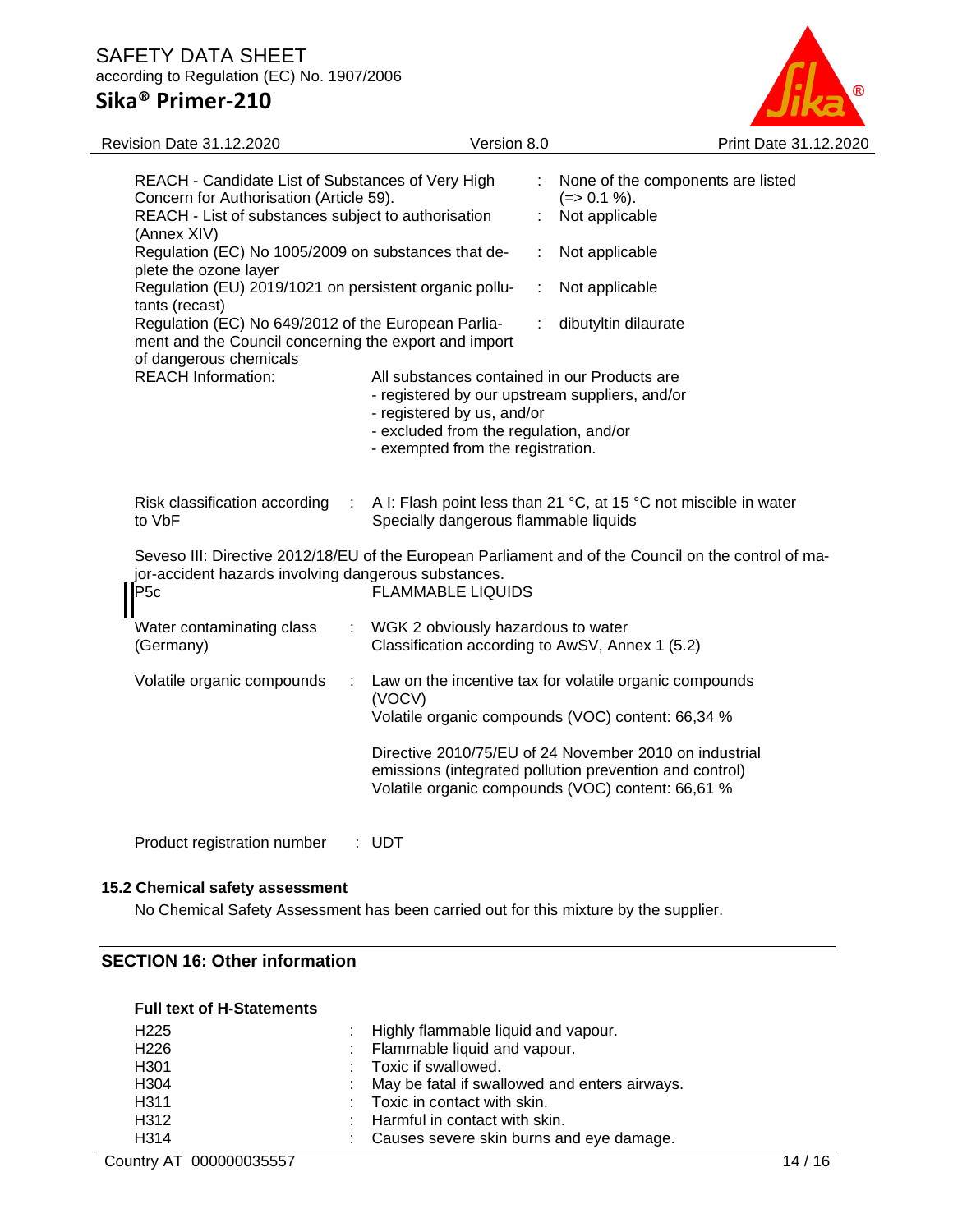## **Sika® Primer-210**



| <b>Revision Date 31.12.2020</b>         | Version 8.0                                                  | Print Date 31.12.2020 |
|-----------------------------------------|--------------------------------------------------------------|-----------------------|
|                                         |                                                              |                       |
| H315                                    | Causes skin irritation.                                      |                       |
| H317                                    | May cause an allergic skin reaction.                         |                       |
| H319                                    | Causes serious eye irritation.                               |                       |
| H331                                    | Toxic if inhaled.                                            |                       |
| H332                                    | Harmful if inhaled.                                          |                       |
| H335                                    | May cause respiratory irritation.                            |                       |
| H336                                    | May cause drowsiness or dizziness.                           |                       |
| H341                                    | Suspected of causing genetic defects.                        |                       |
| <b>H360FD</b>                           | May damage fertility. May damage the unborn child.           |                       |
| H370                                    | Causes damage to organs.                                     |                       |
| H370                                    | Causes damage to organs if swallowed.                        |                       |
| H372                                    | Causes damage to organs through prolonged or repeated        |                       |
|                                         | exposure if swallowed.                                       |                       |
| H373                                    | May cause damage to organs through prolonged or repeated     |                       |
|                                         | exposure if inhaled.                                         |                       |
| H400                                    | Very toxic to aquatic life.                                  |                       |
| H410                                    | Very toxic to aquatic life with long lasting effects.        |                       |
| <b>Full text of other abbreviations</b> |                                                              |                       |
| Acute Tox.                              | Acute toxicity                                               |                       |
| Aquatic Acute                           | Short-term (acute) aquatic hazard                            |                       |
| Aquatic Chronic                         | Long-term (chronic) aquatic hazard                           |                       |
| Asp. Tox.                               | Aspiration hazard                                            |                       |
| Eye Irrit.                              | Eye irritation                                               |                       |
| Flam. Liq.                              | Flammable liquids                                            |                       |
| Muta.                                   | Germ cell mutagenicity                                       |                       |
| Repr.                                   | Reproductive toxicity                                        |                       |
| Skin Corr.                              | Skin corrosion                                               |                       |
| Skin Irrit.                             | Skin irritation                                              |                       |
| Skin Sens.                              | Skin sensitisation                                           |                       |
| STOT RE                                 | Specific target organ toxicity - repeated exposure           |                       |
| STOT SE                                 | Specific target organ toxicity - single exposure             |                       |
| 2000/39/EC                              | Europe. Commission Directive 2000/39/EC establishing a first |                       |
|                                         | list of indicative occupational exposure limit values        |                       |
| 2006/15/EC                              | Europe. Indicative occupational exposure limit values        |                       |
| 2017/164/EU                             | Europe. Commission Directive 2017/164/EU establishing a      |                       |
|                                         | fourth list of indicative occupational exposure limit values |                       |
| AT OEL                                  | Austria. Limit values regulation - Annex I: Substance list   |                       |
| VGÜ                                     | Austria. Biological limit values, VGÜ ASchG § 49 -           |                       |
| VGÜ2014                                 | Austria. Regulation on health surveillance in the workplace  |                       |
|                                         | 2014                                                         |                       |
| 2000/39/EC / TWA                        | Limit Value - eight hours                                    |                       |
| 2000/39/EC / STEL                       | Short term exposure limit                                    |                       |
| 2006/15/EC / TWA                        | Limit Value - eight hours                                    |                       |
| 2017/164/EU / STEL                      | Short term exposure limit                                    |                       |
| 2017/164/EU / TWA                       | Limit Value - eight hours                                    |                       |
| AT OEL / MAK-TMW                        | <b>Time Weighted Average</b>                                 |                       |
| AT OEL / MAK-KZW                        | Short Term Exposure Limit                                    |                       |
|                                         |                                                              |                       |
| ADR                                     | European Agreement concerning the International Carriage of  |                       |
|                                         | Dangerous Goods by Road                                      |                       |
| CAS                                     | <b>Chemical Abstracts Service</b>                            |                       |
| <b>DNEL</b>                             | Derived no-effect level                                      |                       |
| <b>EC50</b>                             | Half maximal effective concentration                         |                       |
| <b>GHS</b>                              | Globally Harmonized System                                   |                       |
| <b>IATA</b>                             | International Air Transport Association                      |                       |

Country AT 000000035557 15 / 16